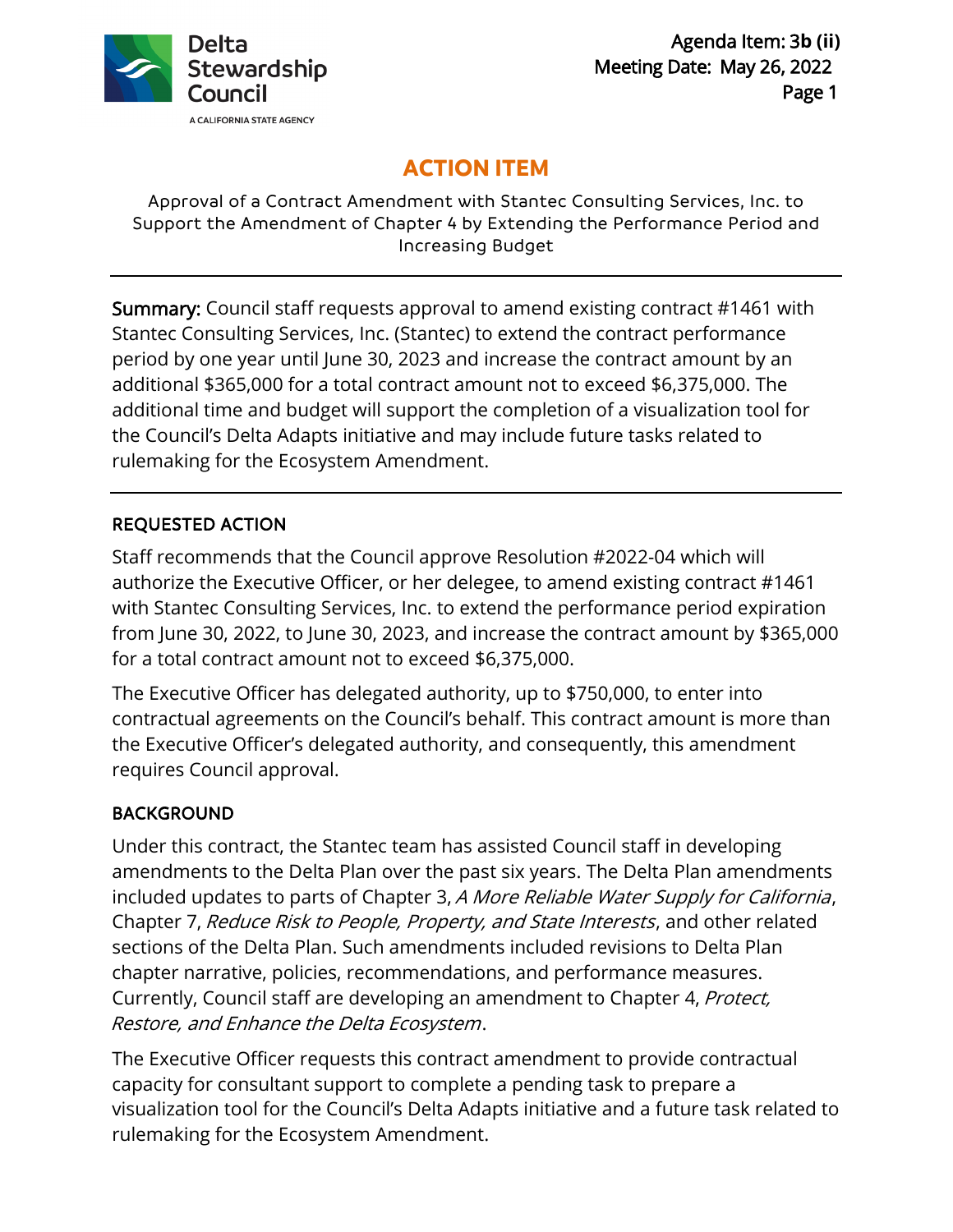# Delta Adapts Visualization Tool

Stantec subcontractor Arcadis will develop a computerized tool that allows evaluation and visualization of climate change scenarios and multiple adaptation strategies for the Council. This Adaptation Visualization Tool will compile outputs of modeling conducted for the Council's Delta Adapts initiative and present them in a user-friendly, online dashboard. This can help Delta stakeholders and the general public to evaluate adaptation strategies and visualize potential tradeoffs. This approach leverages digital tools combined with expert knowledge to unlock deeper insights into the modeling outputs, quickly export data, and increase public awareness and understanding of the potential initiatives to make the Delta more resilient in the face of climate change.

If the Council approves the proposed contract amendment, work to complete the visualization tool would be authorized by task order for an amount not to exceed \$162,690 within a performance period of 36 weeks.

# Future support for Ecosystem Amendment Rulemaking

Amendments to the Delta Plan that are regulatory in nature will require compliance with the Administrative Procedure Act rulemaking process (Gov. Code § 11340 et seq). As part of the current Ecosystem Amendment project, staff is recommending amendments to Chapter 4 of the Delta Plan, Protect, Restore, and Enhance the Delta Ecosystem to the Council that would require proposed regulatory amendments.

If the Council approves the proposed contract amendment, and if the Council approves staff's recommended amendments to Chapter 4 of the Delta Plan, work to complete rulemaking for proposed regulatory amendments would be added to the scope of work and authorized in a future task order, with budget and schedule to be determined at that time based on the scope of regulatory amendments authorized by the Council. At this time, staff requests that the Council amend the contract to provide a budget for this future task of \$202,310. If additional funds or time are required to complete this task, staff will bring a subsequent amendment request to the Council for approval.

# FISCAL INFORMATION

Funds will be provided from unobligated Fiscal Year 21-22 and 22-23 Council funds (\$162,690 and \$202,310, respectively, for a total budget amendment of \$365,000). With this proposed amendment, the total amount of the contract is not to exceed \$6,375,000.